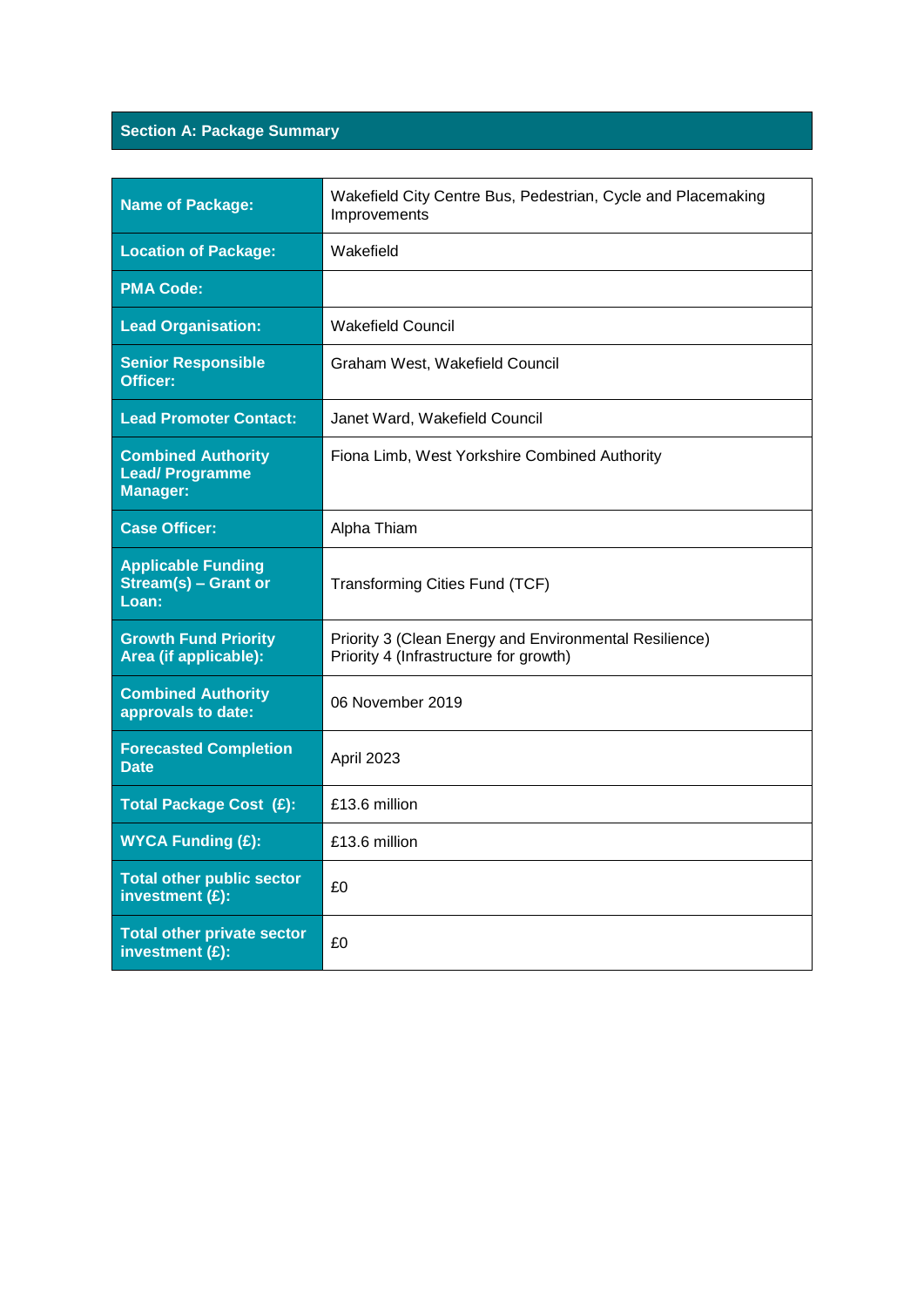A.1 **Description** 

The Wakefield City Centre scheme offers an array of benefits across the city including areas which attract high levels of footfall consequent of tourist attractions, employment, and retail and hospitality offering. There is particular focus on locations such as the Northern/Civic Quarter, Kirkgate, The Springs, and Marsh/Way Union Street junction on the approach to Trinity Shopping Centre.

The infrastructure of Wakefield city centre is currently dominated by trafficked roads that have very limited restrictions, allowing general traffic to access sections of the city centre which are shared with active mode (walking and cycling) users. Limited restrictions for general traffic in the city centre have contributed to increases in congestion, particularly within the peak periods. This in turn has caused high levels of carbon emissions being recorded across the city centre. Highway infrastructure within the city centre also provides limited priority for active mode (walking and cycling) and public transport users, with there being limited promotion for sustainable modal (walking and cycling) shift.

Notable sections of the city centre have received low-levels of funding which has resulted in areas being perceived as outdated. This has consequently impacted levels of tourism within Wakefield City Centre and the level of economic activity generated.

Therefore, the following issues have been identified as part of this scheme:

- Poor quality public realm
- Limited provision for bus journeys and active modes
- Car user dominance in the city centre

Consequently, this scheme seeks to improve pedestrian and cycle links through the city centre core area to connect the main attractions and to improve the reliability of bus journey. This improvement work will connect with other schemes such as corridor improvements, the City Centre Package (Kirkgate and Ins Road), schemes in the pipeline such as Wakefield South East Gateway (Kirkgate and Rutland Mill) and other recently delivered such as Rail Parking packages that have improved the approaches to the two rail stations and parts of the city centre around Northgate and Bull Ring.

A.2 **Business Case Summary**

# **Strategic Case**

The existing situation show Wakefield City Centre as an urban area and key education and employment centre for surrounding areas including Ossett to the west, Sandal and Sandal Magna to the south, and East Moor to the east. The city is a strategic location for national rail services arriving and departing Wakefield Westgate, as well as regional services at Wakefield Kirkgate Station. There is also high demand for the bus station on Union Street, with local and crosscountry services accessing the station. These services however are frequently delayed due to city centre congestion which often impacts overall bus journey time and reliability. Limited active mode provision and lack of investment in the public realm has meant that active and sustainable mode split across the city centre is relatively low, with a significant proportion opting to use private vehicles which has resulted in poor air quality within the city centre.

This package has been developed using the LCR TCF programme vision as guidance which is: 'Connecting people to economic and education opportunities through affordable, sustainable transport, boosting productivity and helping to create cleaner, healthier and happier communities for the future'.

Further to this, the scheme supports a wide range of LCR wider strategic objectives, including

- improving sense of place
- access for sustainable modes
- equality of opportunity, and
- attracting inward investment